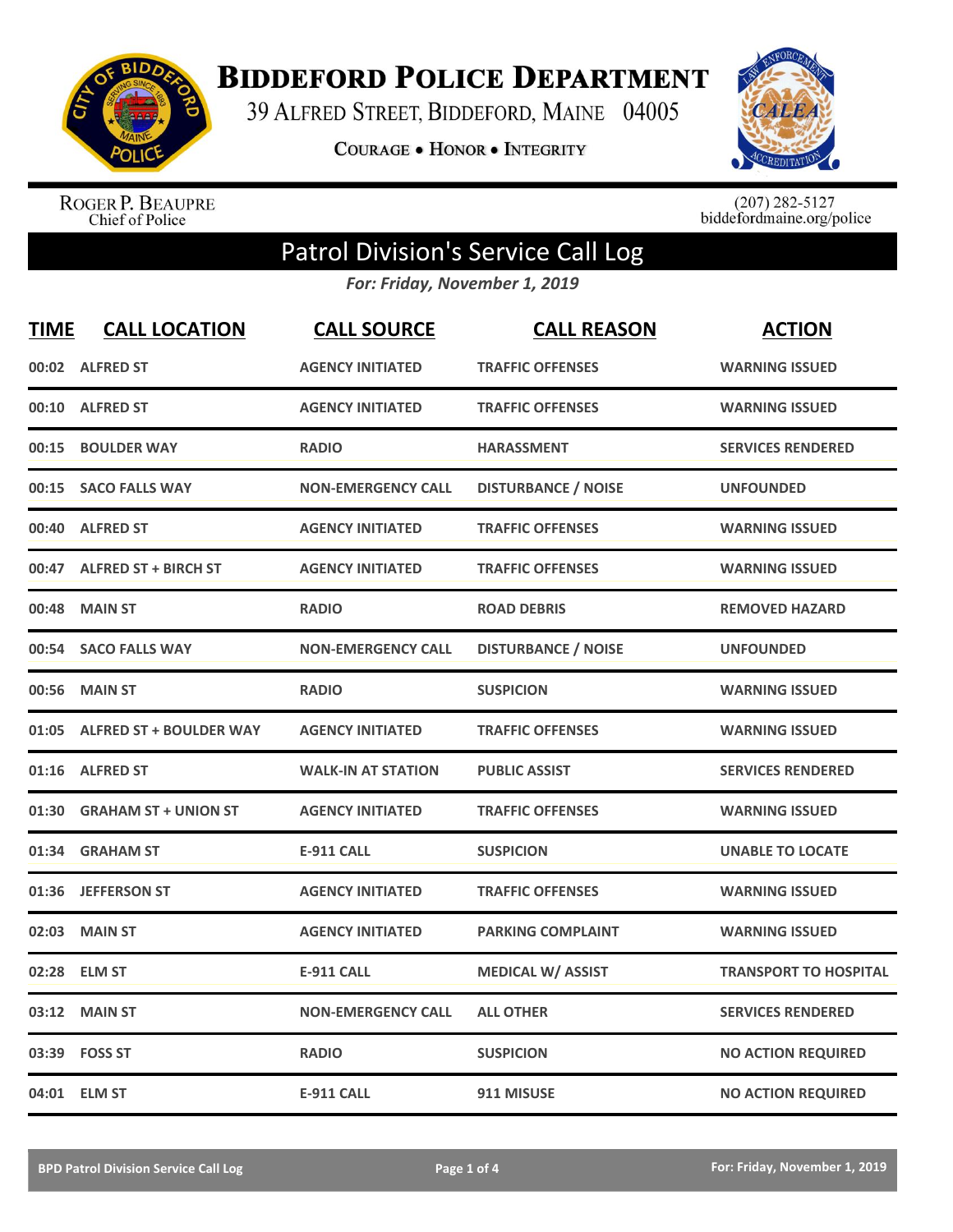| <b>TIME</b> | <b>CALL LOCATION</b>                               | <b>CALL SOURCE</b>        | <b>CALL REASON</b>                                                                                | <b>ACTION</b>             |
|-------------|----------------------------------------------------|---------------------------|---------------------------------------------------------------------------------------------------|---------------------------|
|             | 04:02 ELM ST                                       | <b>E-911 CALL</b>         | <b>THEFT</b>                                                                                      | <b>SERVICES RENDERED</b>  |
|             | 04:21 MAIN ST + FOSS ST                            | <b>RADIO</b>              | <b>SUSPICION</b>                                                                                  | <b>NO ACTION REQUIRED</b> |
|             | 04:26 BIRCH ST                                     | <b>NON-EMERGENCY CALL</b> | <b>SUSPICION</b>                                                                                  | <b>UNABLE TO LOCATE</b>   |
|             | 04:27 SOUTH ST                                     | <b>NON-EMERGENCY CALL</b> | <b>SUSPICION</b>                                                                                  | <b>REPORT TAKEN</b>       |
|             | 04:59 PRECOURT ST + MOUNTAIN RD                    | <b>AGENCY INITIATED</b>   | <b>TRAFFIC OFFENSES</b>                                                                           | <b>WARNING ISSUED</b>     |
|             | 05:02 ALFRED ST                                    | <b>RADIO</b>              | <b>SUSPICION</b>                                                                                  | <b>SERVICES RENDERED</b>  |
|             | 07:17 LINCOLN ST                                   | <b>NON-EMERGENCY CALL</b> | <b>SUSPICION</b>                                                                                  | <b>SERVICES RENDERED</b>  |
|             | 07:53 BARRA RD + POMERLEAU ST                      | <b>AGENCY INITIATED</b>   | <b>TRAFFIC OFFENSES</b>                                                                           | <b>VSAC ISSUED</b>        |
| 08:44       | <b>BARRA RD + HEALTHCARE DR</b>                    | <b>AGENCY INITIATED</b>   | <b>TRAFFIC OFFENSES</b>                                                                           | <b>WARNING ISSUED</b>     |
|             | 08:51 ALFRED ST                                    | <b>AGENCY INITIATED</b>   | <b>DRUG BOX</b>                                                                                   | <b>SERVICES RENDERED</b>  |
|             | 09:04 MAIN ST                                      | <b>NON-EMERGENCY CALL</b> | <b>DOMESTIC COMPLAINTS</b>                                                                        | <b>REPORT TAKEN</b>       |
|             | 09:07 ADAMS ST<br><b>CHARGE: WARRANT ARREST</b>    | <b>NON-EMERGENCY CALL</b> | <b>WARRANT ARREST</b><br>OFFENDER: CHRISTOPHER SCOTT JUNKINS  AGE: 40  RESIDENT OF: BIDDEFORD, ME | <b>SERVICES RENDERED</b>  |
| 09:09       | <b>HILL ST</b>                                     | <b>AGENCY INITIATED</b>   | <b>PAPERWORK</b>                                                                                  | <b>NEGATIVE CONTACT</b>   |
|             | 09:13 HILL ST                                      | <b>WALK-IN AT STATION</b> | <b>SUSPICION</b>                                                                                  | <b>SERVICES RENDERED</b>  |
|             | 09:29 POOL ST + MARIAL AVE                         | <b>NON-EMERGENCY CALL</b> | <b>DISABLED VEHICLE</b>                                                                           | <b>SERVICES RENDERED</b>  |
|             | 09:50 MILE STRETCH RD                              | <b>RADIO</b>              | <b>SHELLFISH VIOLATION</b>                                                                        | <b>NO VIOLATION</b>       |
|             | $10:02$ MAIN ST                                    | <b>AGENCY INITIATED</b>   | <b>PAPERWORK</b>                                                                                  | <b>PAPERWORK SERVED</b>   |
|             | 10:30 MAPLEWOOD AVE                                | <b>NON-EMERGENCY CALL</b> | <b>CHECK WELFARE</b>                                                                              | <b>NEGATIVE CONTACT</b>   |
|             | 11:04 GRAHAM ST                                    | <b>NON-EMERGENCY CALL</b> | <b>MESSAGE DELIVERY</b>                                                                           | <b>SERVICES RENDERED</b>  |
|             | 11:25 WASHINGTON ST + JEFFERSON S AGENCY INITIATED |                           | <b>TRAFFIC OFFENSES</b>                                                                           | <b>WARNING ISSUED</b>     |
|             | 11:30 ALFRED ST                                    | <b>NON-EMERGENCY CALL</b> | <b>COURT ORDERED CHECK IN</b>                                                                     | <b>SERVICES RENDERED</b>  |
|             | 12:22 TIGER WAY                                    | <b>AGENCY INITIATED</b>   | <b>ASSAULT</b>                                                                                    | <b>REPORT TAKEN</b>       |
|             | 12:23 POOL ST + FOSS ST                            | <b>AGENCY INITIATED</b>   | <b>TRAFFIC OFFENSES</b>                                                                           | <b>WARNING ISSUED</b>     |
|             | 12:51 ALFRED ST                                    | <b>NON-EMERGENCY CALL</b> | <b>ALL OTHER</b>                                                                                  | <b>SERVICES RENDERED</b>  |
|             | 12:52 SHOPS WAY                                    | <b>AGENCY INITIATED</b>   | <b>TRAFFIC OFFENSES</b>                                                                           | <b>WARNING ISSUED</b>     |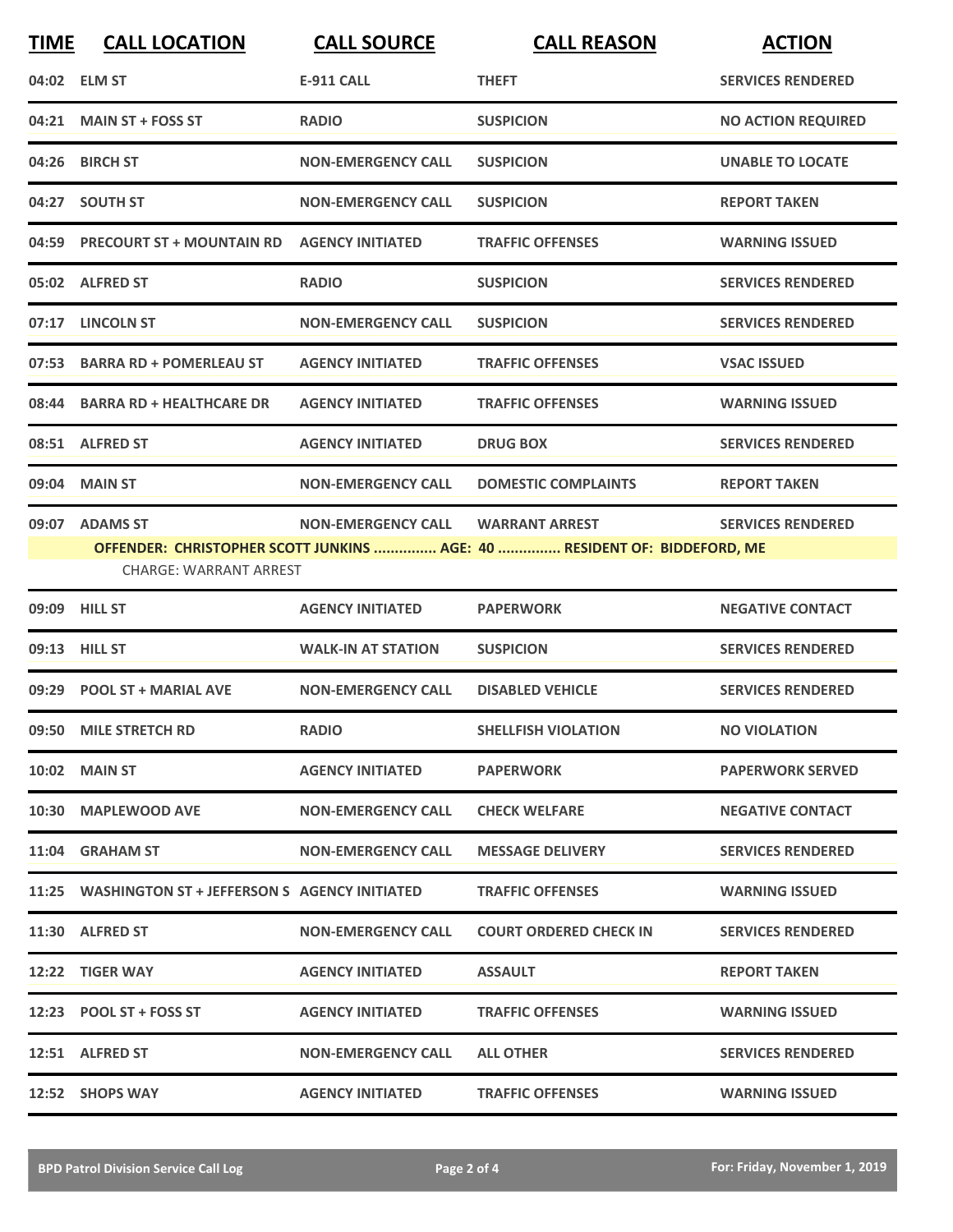| <b>TIME</b> | <b>CALL LOCATION</b>                                                     | <b>CALL SOURCE</b>                                  | <b>CALL REASON</b>                                                 | <b>ACTION</b>                |  |
|-------------|--------------------------------------------------------------------------|-----------------------------------------------------|--------------------------------------------------------------------|------------------------------|--|
| 13:04       | <b>TWIN ISLAND DR</b>                                                    | <b>AGENCY INITIATED</b>                             | <b>ANIMAL COMPLAINT</b>                                            | <b>SERVICES RENDERED</b>     |  |
|             | 13:20 FOLSOM DR                                                          | <b>AGENCY INITIATED</b>                             | <b>ANIMAL COMPLAINT</b>                                            | <b>SERVICES RENDERED</b>     |  |
|             | 13:21 GRAHAM ST                                                          | <b>NON-EMERGENCY CALL</b>                           | <b>CHECK WELFARE</b>                                               | <b>NO ACTION REQUIRED</b>    |  |
|             | 13:22 HAZEL ST                                                           | <b>NON-EMERGENCY CALL</b>                           | <b>CHECK WELFARE</b>                                               | <b>SERVICES RENDERED</b>     |  |
|             | 13:38 ALFRED ST                                                          | <b>AGENCY INITIATED</b>                             | <b>TRAFFIC OFFENSES</b>                                            | <b>WARNING ISSUED</b>        |  |
|             | 13:46 ALFRED ST                                                          | <b>AGENCY INITIATED</b>                             | <b>TRAFFIC OFFENSES</b>                                            | <b>VSAC ISSUED</b>           |  |
|             | 14:05 OLD ALFRED RD                                                      | <b>AGENCY INITIATED</b>                             | <b>ANIMAL COMPLAINT</b>                                            | <b>NEGATIVE CONTACT</b>      |  |
|             | 15:03    FOSS ST                                                         | <b>AGENCY INITIATED</b>                             | <b>TRAFFIC OFFENSES</b>                                            | <b>WARNING ISSUED</b>        |  |
| 15:17       | <b>PROSPECT ST</b>                                                       | <b>AGENCY INITIATED</b>                             | <b>PARKING COMPLAINT</b>                                           | <b>SERVICES RENDERED</b>     |  |
| 15:41       | <b>ALFRED ST</b>                                                         | <b>NON-EMERGENCY CALL</b>                           | <b>TRESPASSING</b>                                                 | <b>ARREST(S) MADE</b>        |  |
|             | OFFENDER: MICHAEL DAVID BISSONNETTE  AGE: 54  RESIDENT OF: BIDDEFORD, ME |                                                     |                                                                    |                              |  |
|             | <b>CHARGE: DRINKING IN PUBLIC</b>                                        |                                                     |                                                                    |                              |  |
|             | CHARGE: CRIMINAL TRESPASS (2 charges)                                    |                                                     |                                                                    |                              |  |
| 15:43       | <b>BACON ST</b>                                                          | <b>WALK-IN AT STATION</b>                           | <b>ASSAULT</b>                                                     | <b>CITATION ISSUED</b>       |  |
|             |                                                                          |                                                     | OFFENDER: NATHANIEL F KNOWLES  AGE: 30  RESIDENT OF: BIDDEFORD, ME |                              |  |
|             | CHARGE: DISORDERLY CONDUCT, FIGHTING                                     |                                                     |                                                                    |                              |  |
| 16:22       | <b>WESTERN AVE</b>                                                       | <b>AGENCY INITIATED</b>                             | <b>PARKING COMPLAINT</b>                                           | <b>WARNING ISSUED</b>        |  |
|             | 16:26 POOL ST                                                            | <b>AGENCY INITIATED</b>                             | <b>TRAFFIC OFFENSES</b>                                            | <b>VSAC ISSUED</b>           |  |
|             | 16:32 ALFRED ST                                                          | <b>NON-EMERGENCY CALL</b>                           | <b>TRESPASSING</b>                                                 | <b>FIELD INTERVIEW</b>       |  |
| 16:34       | <b>GRANITE ST</b>                                                        | <b>NON-EMERGENCY CALL</b>                           | <b>ANIMAL COMPLAINT</b>                                            | <b>REFERRED OTHER AGENCY</b> |  |
| 16:36       | <b>LINCOLN ST</b>                                                        | <b>E-911 CALL</b>                                   | 911 MISUSE                                                         | <b>NO ACTION REQUIRED</b>    |  |
|             | 16:39 CLEAVES ST                                                         | <b>NON-EMERGENCY CALL</b>                           | <b>ARTICLES LOST/FOUND</b>                                         | <b>NO ACTION REQUIRED</b>    |  |
| 16:49       | <b>ALFRED ST</b>                                                         | <b>WALK-IN AT STATION</b>                           | <b>CRIM THREAT / TERRORIZING</b>                                   | <b>REPORT TAKEN</b>          |  |
| 16:57       | <b>WENTWORTH ST</b>                                                      | <b>NON-EMERGENCY CALL</b>                           | <b>DOMESTIC / DISORDERLY CONDUC</b>                                | <b>ARREST(S) MADE</b>        |  |
|             |                                                                          |                                                     | OFFENDER: FRANCISCO E GOMEZ  AGE: 58  RESIDENT OF: BIDDEFORD, ME   |                              |  |
|             |                                                                          | CHARGE: DISORDERLY CONDUCT, LOUD UNREASONABLE NOISE |                                                                    |                              |  |
|             |                                                                          | <b>CHARGE: REFUSING TO SIGN CRIMINAL SUMMONS</b>    |                                                                    |                              |  |
| 17:06       | <b>HAYFIELD RD</b>                                                       | <b>NON-EMERGENCY CALL</b>                           | <b>SUSPICION</b>                                                   | <b>GONE ON ARRIVAL</b>       |  |
| 17:14       | <b>ALFRED ST + MAINE TPKE</b>                                            | <b>E-911 CALL</b>                                   | <b>DOMESTIC COMPLAINTS</b>                                         | <b>REFERRED OTHER AGENCY</b> |  |
| 17:28       | <b>QUIMBY ST</b>                                                         | <b>AGENCY INITIATED</b>                             | <b>JUVENILE OFFENSES</b>                                           | <b>REPORT TAKEN</b>          |  |
|             |                                                                          |                                                     |                                                                    |                              |  |